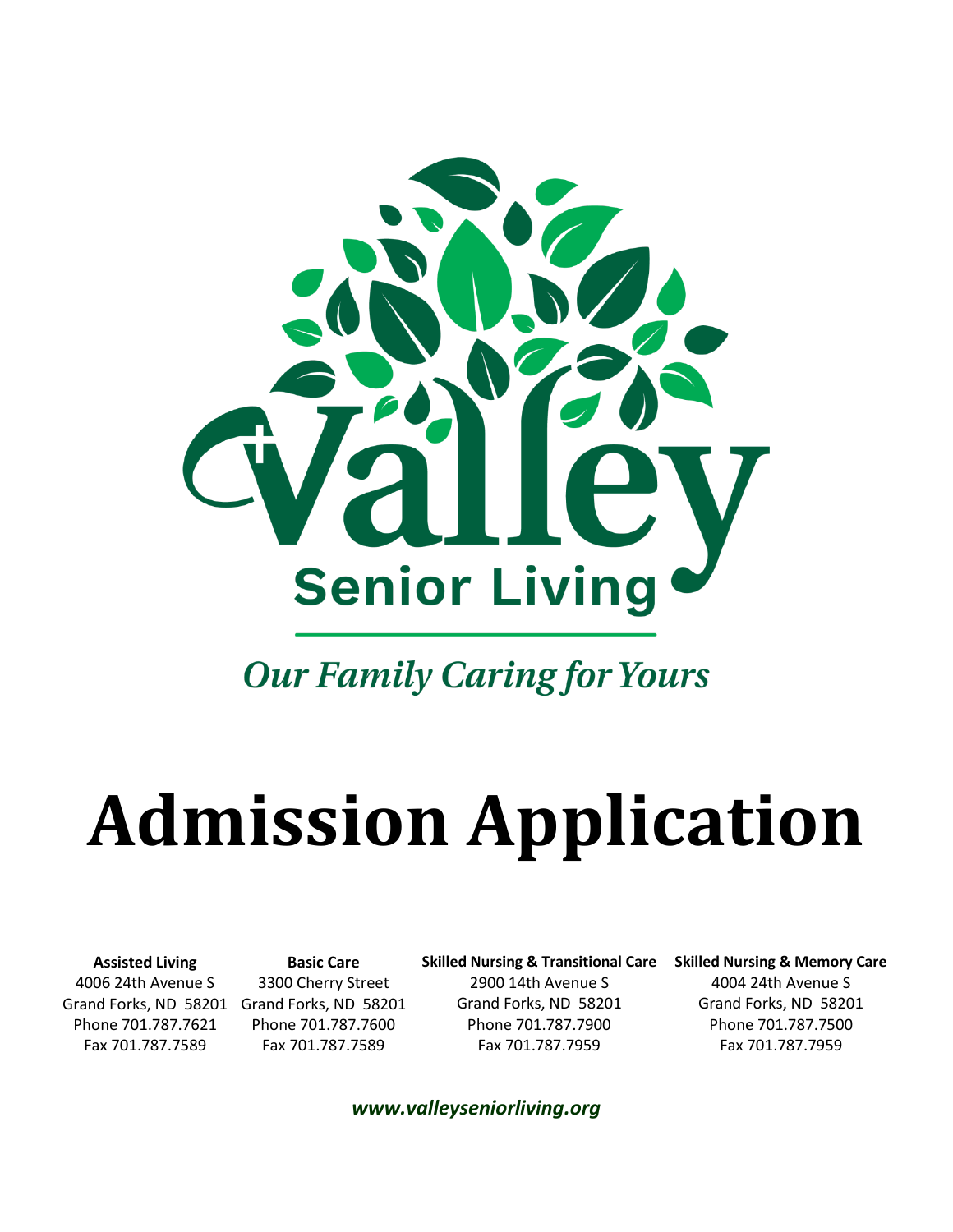

## **VALLEY SENIOR LIVING**

FOR OFFICE USE ONLY File No. Room No. Rental Date:

*Application for Admission*

Move In Date: \_\_\_\_\_\_\_\_\_\_\_\_

| <b>DEMOGRAPHIC INFORMATION</b>        |                        |       |                                              | (Please put the <b>applicant's</b> information on this page. There will be space later for family/responsible party information)                                            |       |                             |           |
|---------------------------------------|------------------------|-------|----------------------------------------------|-----------------------------------------------------------------------------------------------------------------------------------------------------------------------------|-------|-----------------------------|-----------|
| Applicant's<br>Legal Name             | First:                 |       | $M!$ :                                       | Last:                                                                                                                                                                       |       | Preferred Name:             |           |
| Applicant's<br><b>Current Address</b> | <b>Street Address:</b> |       |                                              | City:                                                                                                                                                                       |       | State:                      | Zip Code: |
| Applicant's Phone Numbers:            |                        | Home: |                                              |                                                                                                                                                                             | Cell: |                             |           |
| Applicant's Email Address:            |                        |       |                                              |                                                                                                                                                                             |       |                             |           |
| Date of Birth:                        |                        |       | <b>Social Security Number:</b><br>*Required* |                                                                                                                                                                             |       | Gender:                     |           |
| Race:                                 |                        |       | Ethnicity:                                   |                                                                                                                                                                             |       | Religion:                   |           |
| Language:                             |                        |       |                                              | Do you need an interpreter? Yes _____ No ____ What language? ___________________                                                                                            |       |                             |           |
| <b>Marital Status</b>                 |                        |       |                                              | Married Widowed Never Married Separated Divorced                                                                                                                            |       |                             |           |
| <b>Veteran Status</b>                 |                        |       |                                              | Are you a Veteran? The State Control of Mesical Mo ______________________________<br>Is/was your spouse a Veteran? Yes _______ No ______                                    |       |                             |           |
|                                       |                        |       |                                              | Have you ever been convicted of or plead guilty to a sexual offense in a court of law?<br>Yes _______ No _________ State ____________________________ County ______________ |       |                             |           |
| Background                            | Mother's Maiden Name:  |       |                                              | Birthplace:                                                                                                                                                                 |       | <b>Previous Occupation:</b> |           |
| <b>OUTSIDE PROVIDERS/FACILITIES</b>   |                        |       |                                              |                                                                                                                                                                             |       |                             |           |
| Primary<br>Physician:                 |                        |       | Pharmacy:                                    | Pharmacies used by VSL tenants/residents must provide 24/7 service.                                                                                                         |       |                             |           |
| Dentist:                              |                        |       | Please choose one:                           |                                                                                                                                                                             |       |                             |           |

| レヒロいいい        |                                                                          |
|---------------|--------------------------------------------------------------------------|
|               | Thrifty White Drug                                                       |
| Eye Doctor:   | Wall's Medicine Center                                                   |
|               | <b>Altru Clinic Pharmacy</b>                                             |
| Funeral Home: |                                                                          |
| City:         | Do you currently use medications from the VA? Yes<br>No.                 |
| Church:       | <b>Skilled Nursing Residents Only:</b>                                   |
| City:         | Thrifty White Drug will be utilized while you are covered by Medicare A. |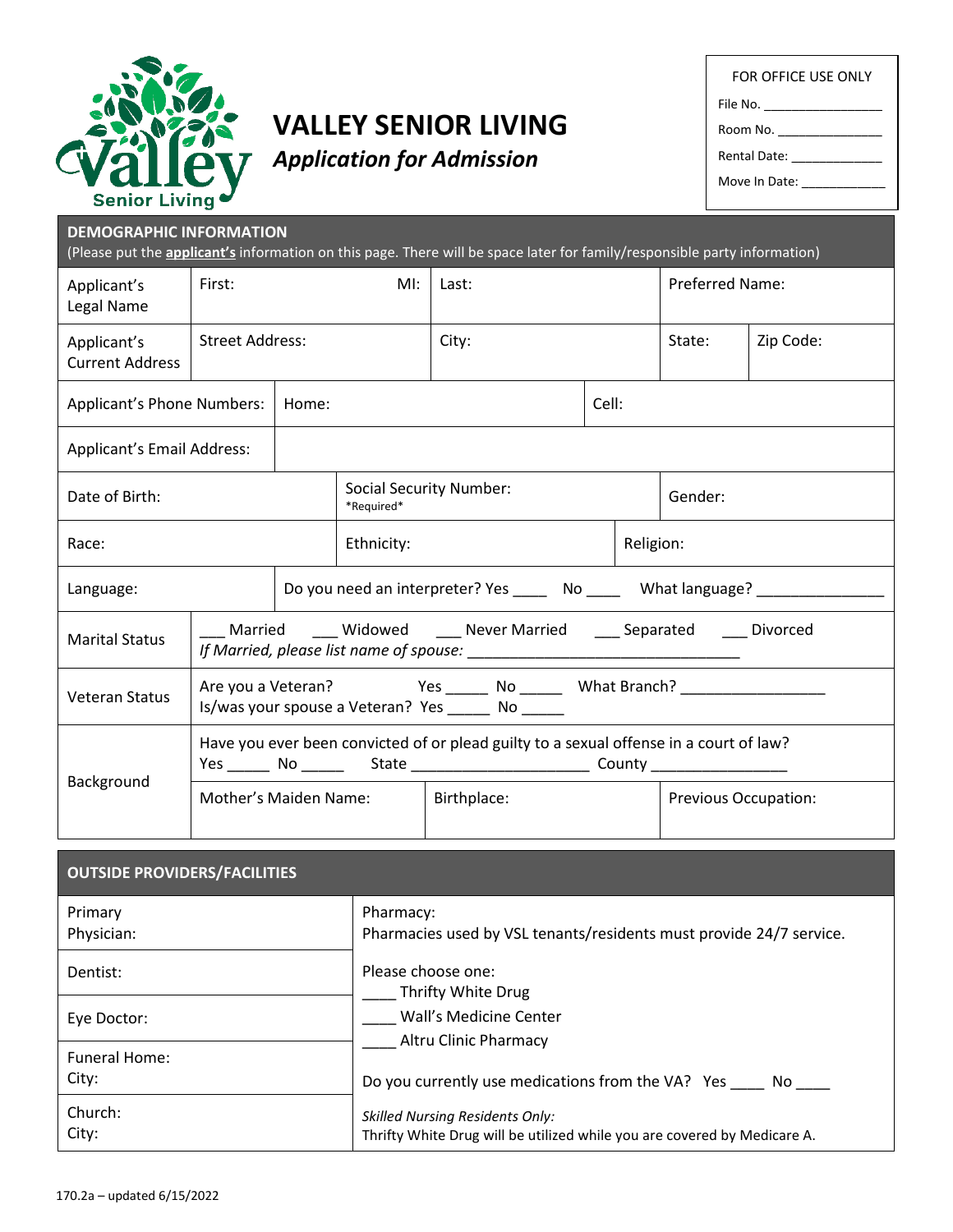| List where you would like any mail sent and/or who will be managing financial affairs of the applicant |                            |           |                                                        |                                                                                                                        |
|--------------------------------------------------------------------------------------------------------|----------------------------|-----------|--------------------------------------------------------|------------------------------------------------------------------------------------------------------------------------|
| <b>Billing Party Name:</b>                                                                             | Relationship to Applicant  |           | Address:                                               | <b>Phone Numbers:</b>                                                                                                  |
|                                                                                                        |                            |           |                                                        |                                                                                                                        |
|                                                                                                        |                            |           |                                                        | H:                                                                                                                     |
| E-Mail Address:                                                                                        | POA Healthcare? Y / N      |           |                                                        | W:                                                                                                                     |
|                                                                                                        | POA Finances? Y/N          |           |                                                        |                                                                                                                        |
|                                                                                                        | Guardian?<br>Y/N           |           |                                                        | C:                                                                                                                     |
|                                                                                                        | Conservator?<br>Y/N        |           |                                                        |                                                                                                                        |
| <b>CONTACTS</b>                                                                                        |                            |           |                                                        |                                                                                                                        |
|                                                                                                        |                            |           |                                                        | Do you, the applicant, make your own decisions for healthcare & financial matters? Yes ______ No _____                 |
| Please list 2 primary contacts in the order of whom you prefer we contact first:                       |                            |           |                                                        |                                                                                                                        |
| Name:                                                                                                  | Relationship to Applicant: |           | Address:                                               | <b>Phone Numbers:</b>                                                                                                  |
|                                                                                                        |                            |           |                                                        |                                                                                                                        |
|                                                                                                        |                            |           |                                                        | H:                                                                                                                     |
| E-Mail Address:                                                                                        | POA Healthcare? Y / N      |           |                                                        | W:                                                                                                                     |
|                                                                                                        | POA Finances? Y/N          |           |                                                        |                                                                                                                        |
|                                                                                                        | Guardian?<br>Y/N           |           |                                                        | C:                                                                                                                     |
|                                                                                                        | Conservator? Y/N           |           |                                                        |                                                                                                                        |
| Name:                                                                                                  | Relationship to Applicant: |           | Address:                                               | <b>Phone Numbers:</b>                                                                                                  |
|                                                                                                        |                            |           |                                                        | H:                                                                                                                     |
| E-Mail Address:                                                                                        | POA Healthcare? Y / N      |           |                                                        |                                                                                                                        |
|                                                                                                        | POA Finances? Y/N          |           |                                                        | W:                                                                                                                     |
|                                                                                                        | Guardian?<br>Y/N           |           |                                                        | C:                                                                                                                     |
|                                                                                                        | Conservator?               | Y/N       |                                                        |                                                                                                                        |
|                                                                                                        |                            |           |                                                        | *Copies of any Power of Attorney, Guardianship/Conservatorship, and/or Health Care Directives/Living Will are required |
|                                                                                                        |                            |           |                                                        |                                                                                                                        |
| <b>INSURANCE INFORMATION</b>                                                                           |                            |           |                                                        |                                                                                                                        |
| <b>Employment:</b>                                                                                     |                            |           | Are you currently covered by                           | Insurance Company:                                                                                                     |
| Are you currently employed? ___ Yes ___ No                                                             |                            |           | an employer's group health                             | Policy Holder:                                                                                                         |
| Is your spouse currently employed? __ Yes No                                                           |                            |           | insurance? ___ Yes ___ No                              | Policy #:                                                                                                              |
| <b>Medicare Number:</b>                                                                                |                            |           | <b>Medical Assistance/Medicaid</b>                     |                                                                                                                        |
|                                                                                                        |                            |           | Have you ever applied for Medical Assistance/Medicaid? |                                                                                                                        |
|                                                                                                        |                            |           | $Yes$ No $\_\_$                                        |                                                                                                                        |
|                                                                                                        |                            |           |                                                        |                                                                                                                        |
| <b>Medicare Supplemental Insurance</b>                                                                 |                            |           | County and State: Name of Allen and State:             |                                                                                                                        |
| Company:                                                                                               |                            |           |                                                        |                                                                                                                        |
| Policy #:                                                                                              |                            |           |                                                        |                                                                                                                        |
| Telephone #:                                                                                           |                            |           |                                                        |                                                                                                                        |
| <b>Medicare Replacement Policy</b>                                                                     |                            |           | Health Insurance - Other                               |                                                                                                                        |
| Company:                                                                                               |                            |           | Company:                                               |                                                                                                                        |
| Policy #:                                                                                              |                            | Policy #: |                                                        |                                                                                                                        |
| Telephone #:                                                                                           |                            |           | Telephone #:                                           |                                                                                                                        |
| <b>Medicare D (prescription) Plan</b>                                                                  |                            |           | <b>Long Term Care Insurance</b>                        |                                                                                                                        |
| Company:                                                                                               |                            |           | Company:                                               | Daily benefit amount: \$                                                                                               |
| Policy #:                                                                                              |                            | Policy #: |                                                        | Elimination period (if any):                                                                                           |
| Telephone #:                                                                                           |                            |           | Telephone #:                                           |                                                                                                                        |

**BILLING PARTY \*\*MUST BE COMPLETED\*\***